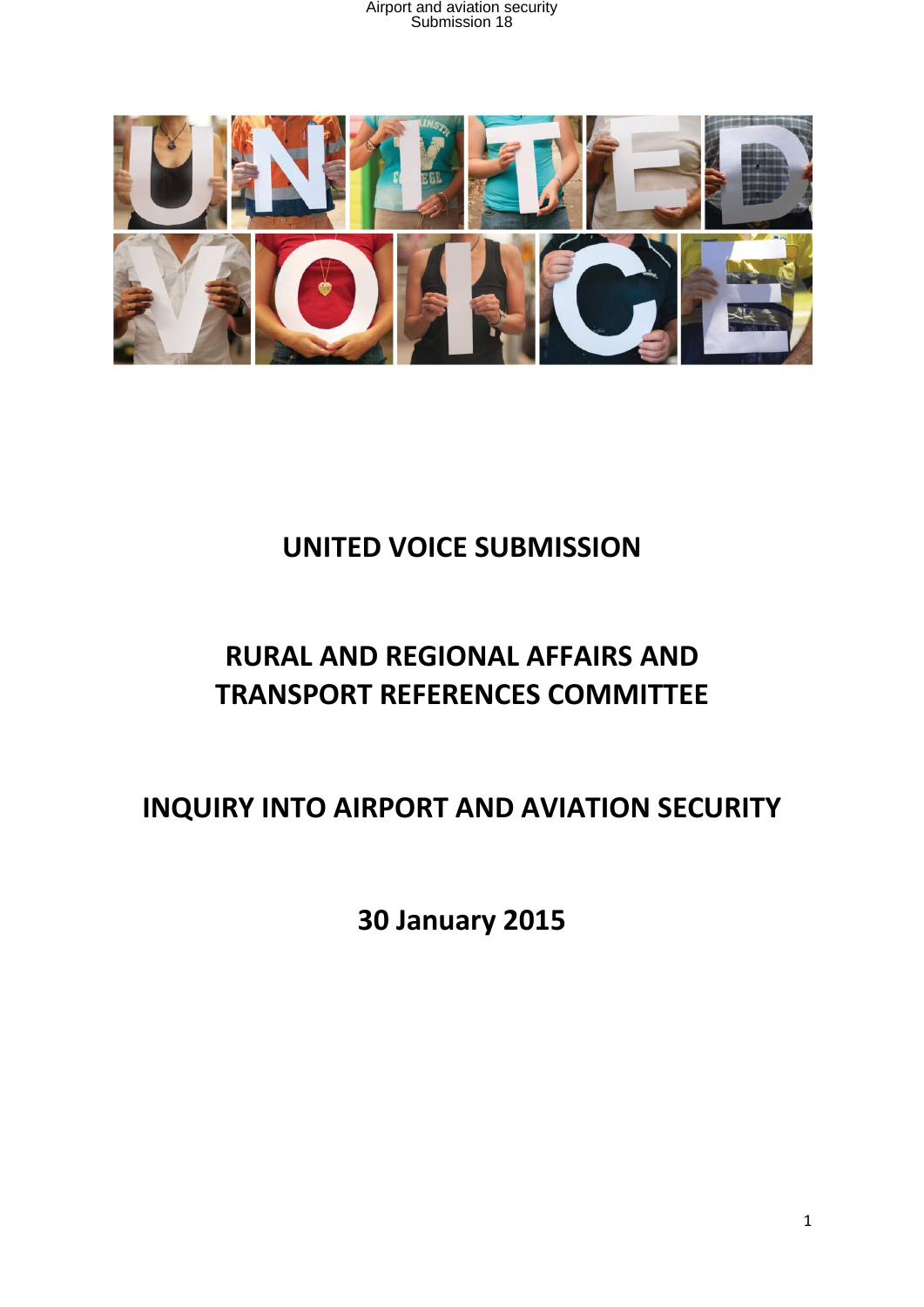#### **ABOUT US**

- 1. United Voice welcomes the opportunity of making a submission on behalf of our members to the Rural and Regional Affairs and Transport References Committee regarding the Senate inquiry into Airport and Aviation Security.
- 2. United Voice is a union of workers across Australia organising to win better jobs, stronger communities, a fairer society and a sustainable future. We represent people working in a diverse range of industries including aged and disability care, early childhood education and care, cleaning, hospitality, healthcare, security, clubs and manufacturing.
- 3. Untied Voice has coverage of workers who provide essential aviation security services at airports across Australia. This includes workers in the passenger and baggage screening areas, various security checkpoints and security gates. Nationally, United Voice has approximately 1000 members employed in airport security. As the people working directly in aviation security on a daily basis, our members appreciate the opportunity to ensure their opinions, ideas and experiences are considered as part of this inquiry.

*"Safety shouldn't be about profit, it should be about public security and public service. Our current system isn't concerned with keeping the Australian public safe; it's all about the bottom line for the company"* 

Member 1, Long term airport security worker, directly contracted security company

#### **TERMS OF REFERENCE**

- 4. On 4 December 2014, the Senate moved that Airport and Aviation Security be referred to the Rural and Regional Affairs and Transport References Committee for inquiry and report by 26 April 2015.
- 5. The terms of reference are as follows:
	- a) recent media reports on apparent breaches in airport and aviation security at Australian airports;
	- b) consideration of the responses to those reports from the Government, regulators, airports and other key stakeholders, and the adequacy of those responses;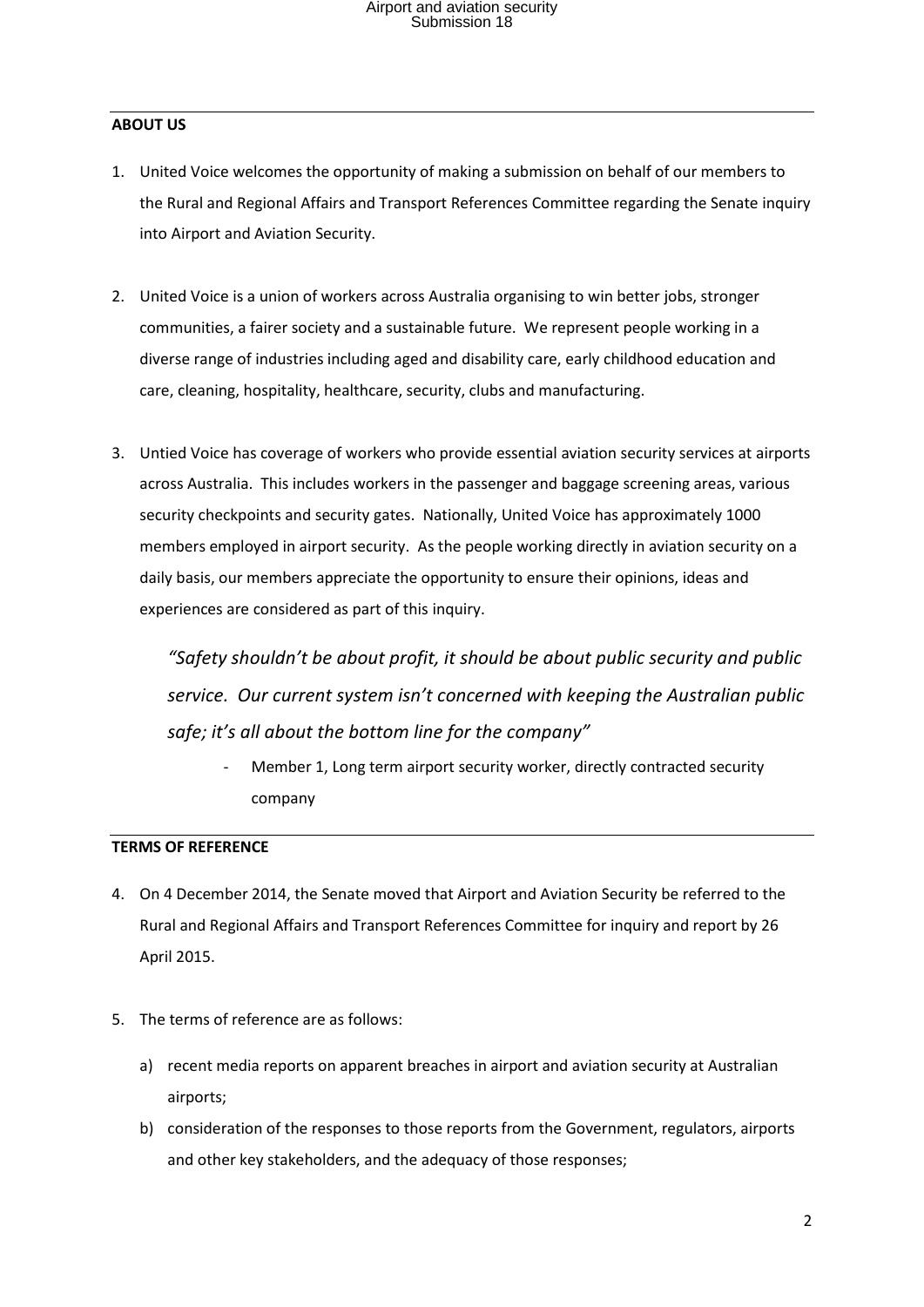- c) whether there are further measures that ought to be taken to enhance airport security and the safety of the travelling public;
- d) the findings of, and responses to, reports undertaken into airport security issues since 2000; and
- e) any related matters.

#### **SUMMARY OF RECOMMENDATIONS BY UNITED VOICE**

**Recommendation 1** that employment standards for airport security workers become a key part of federal aviation policy, reflecting the important role they play as one of the front lines against transport of dangerous goods and unlawful interference with aviation.

**Recommendation 2** that the Commonwealth Government assumes the control of aviation security for all Australian airports and is held accountable for the consistent delivery of the highest standard of aviation safety and security through directly employing professionally trained and qualified airport security workers.

**Recommendation 3** that further regulatory amendments are implemented to strengthen the existing minimum standards of training, in particular on-going training requirements, for all airport security workers

**Recommendation 4** that if outsourcing, and particularly sub-contracting, continues to be permitted in Australian aviation security, contractors and sub-contractors must be held to the same high quality and high standards of training, qualifications, working conditions and security clearance requirements.

**Recommendation 5** that further regulatory amendments are implemented to ensure that all persons who work in a security role at the airport must at all times have in their possession a valid Aviation Security Identification Card. The use of a Visitor Identification Card in the place of an Aviation Security Identification Card for airport security workers should never be permitted.

**Recommendation 6** that all persons who access an airport secured zone must have their baggage xrayed and must be subject to a walk through metal detector in recognition of the potential security risk to the Australia public of permitting unscreened persons in secured areas.

**Recommendation 7** that all checked baggage, whether it be oversized, fragile or standard, be subject to the same standards of security screening, which must include x-ray detection.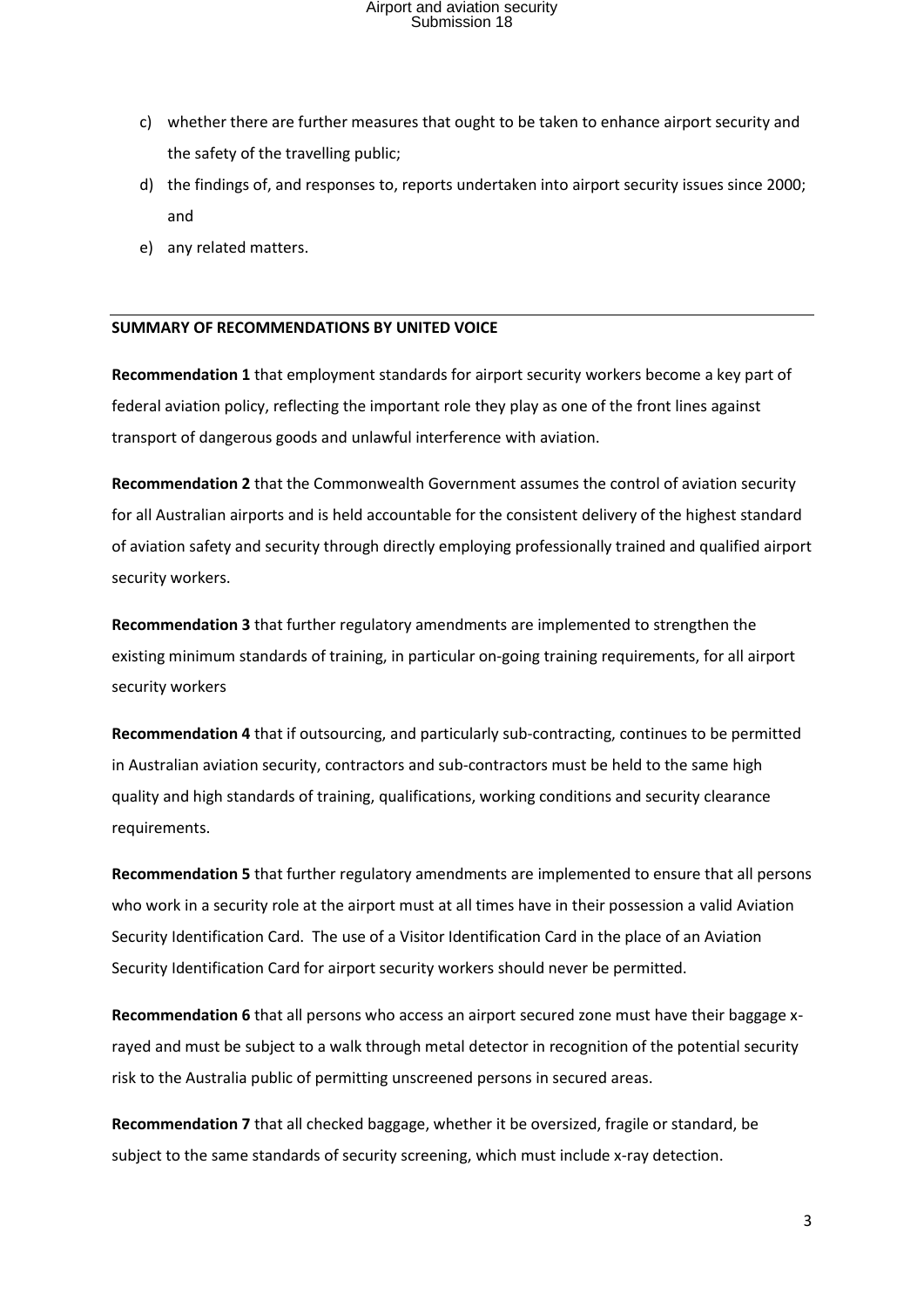#### **THE CURRENT THREAT TO NATIONAL SECURITY**

- 6. Quality training for staff combined with long term, secure employment is essential for the security of our airports and Australian passengers. Media reports have highlighted that the Australian community expects the workers at airports to be well above international standards for safety and security. Workers and their union are both important allies in upholding the airport security standards the Australian public demands.
- 7. United Voice has been a long-standing advocate for appropriate checks and training of airport staff. We acknowledge that we have come a long way from when workers were scapegoats for inadequate government policy and oversight<sup>1</sup>. Our members work in dangerous, high risk and high pressure environments for considerably low wages and routinely tell us the important work they do protecting Australian travellers. We oppose any moves that would reduce the safety of travellers or those working in airports.
- 8. Whilst the current terror alert level is high<sup>2</sup> the challenges of airport security do not only occur during periods of high alert. The Australian Government's coding system provides that even a low alert level simply means a "terrorist attack is not expected"<sup>3</sup>. As airport security workers are the first line of defense, and routinely work in a dangerous environment, regardless of the threat level it is imperative that security standards are continually maintained to the highest quality.
- 9. We are concerned that attempts to reduce the screening of some passengers by the Australian Airports Association<sup>4</sup> will create additional risk to both passengers and staff. There is no logical argument to take shortcuts when it comes to our security. Indeed, we recently saw when the Australian Parliament reduced security that the building security was permanently compromised. As Senator Heffernan noted *"Up until this point, most people working in this building know that it's safe. I don't think it any longer is and to demonstrate that this morning I brought in what could be, I brought this through security, a pipe bomb"*<sup>5</sup> .

**<sup>.</sup>** 1 [http://www.smh.com.au/news/National/50-airport-staff-failed-crime](http://www.smh.com.au/news/National/50-airport-staff-failed-crime-check/2005/05/31/1117305622828.html)[check/2005/05/31/1117305622828.html](http://www.smh.com.au/news/National/50-airport-staff-failed-crime-check/2005/05/31/1117305622828.html)

<sup>2</sup> <http://www.nationalsecurity.gov.au/Securityandyourcommunity/Pages/Frequentlyaskedquestions.aspx> 3 [http://www.nationalsecurity.gov.au/Securityandyourcommunity/Pages/NationalTerrorismPublicAlertSystem.](http://www.nationalsecurity.gov.au/Securityandyourcommunity/Pages/NationalTerrorismPublicAlertSystem.aspx) [aspx](http://www.nationalsecurity.gov.au/Securityandyourcommunity/Pages/NationalTerrorismPublicAlertSystem.aspx)

<sup>4</sup> [http://www.smh.com.au/business/aviation/australian-airport-security-rethink-for-8216lowrisk8217](http://www.smh.com.au/business/aviation/australian-airport-security-rethink-for-8216lowrisk8217-passengers-20141125-11tgyk.html) [passengers-20141125-11tgyk.html](http://www.smh.com.au/business/aviation/australian-airport-security-rethink-for-8216lowrisk8217-passengers-20141125-11tgyk.html)

<sup>5</sup> [http://www.theaustralian.com.au/national-affairs/bill-heffernan-smuggles-replica-pipe-bomb-into](http://www.theaustralian.com.au/national-affairs/bill-heffernan-smuggles-replica-pipe-bomb-into-parliament-house/story-fn59niix-1226931534802)[parliament-house/story-fn59niix-1226931534802](http://www.theaustralian.com.au/national-affairs/bill-heffernan-smuggles-replica-pipe-bomb-into-parliament-house/story-fn59niix-1226931534802)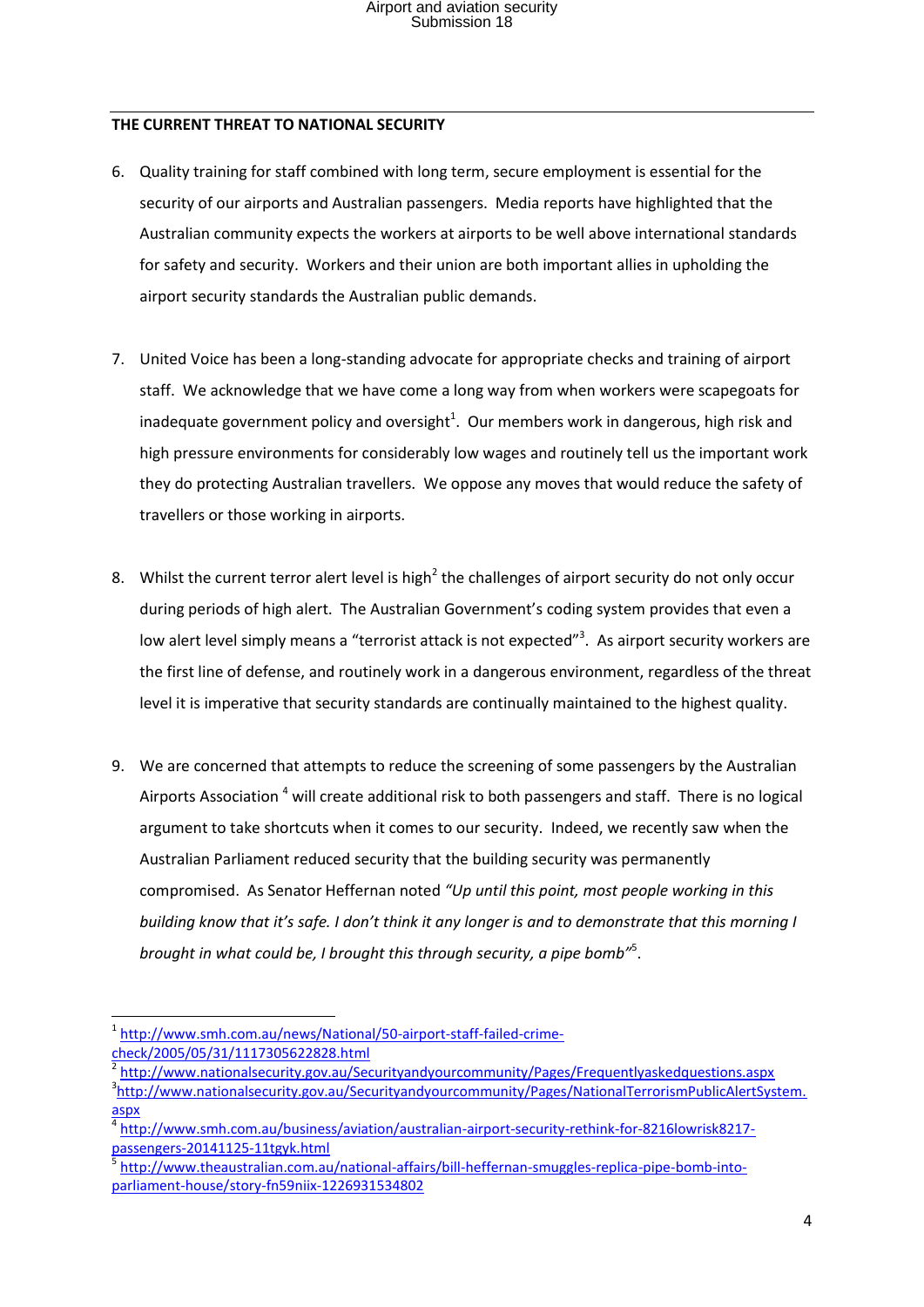**Recommendation 1** that employment standards for airport security workers become a key part of federal aviation policy, reflecting the important role they play as one of the front lines against transport of dangerous goods and unlawful interference with aviation.

#### **THE CONTROL OF AIRPORT SECURITY**

- 10. The Department of Infrastructure and Regional Development (the Department) administers the Commonwealth *Aviation Transport Security Act (2004)* (The Act) and the *Aviation Transport Security Regulations (2005)* (The Regulations). The main purpose of this legislation is to establish a regulatory framework to safeguard against unlawful interference with aviation by establishing the minimum security requirements for civil aviation in Australia and imposing obligations on persons engaged in civil aviation related activities $^{6}$ .
- 11. Prior to 1997, Australia's major airports were operated by the Federal Airports Corporation, a self-regulated Government-owned business enterprise. Between 1997 and 2003, the Australian Government sold long term leases over 21 major airports to the private sector as part of a national privatisation of major Australian airports<sup>7</sup>. In 1997, Perth Airports Pty Ltd (PAPL) entered into a 99-year leasehold interest over Perth Airport<sup>8</sup>. PAPL operates Terminal 1 (T1) (international services), Terminal 2 (T2) (regional) and Terminal 3 (T3) (domestic and interstate). The Qantas Group operates the Qantas Domestic Terminal 4 (T4).
- 12. In Australia, while the Department administers the operation of the Act, it is the airport operators, and not the Department, who are responsible, and held accountable, for the delivery of aviation security services. Therefore, airport security workers at major Australian airports are not directly employed by the government. Further, there is no requirement for airport security workers to be directly employed by the airport operator itself. Instead, the airport operator will generally outsource these roles to private security screening companies.
- 13. At Perth Airport, ISS Security holds the contract for T1, T2 and T3, and MSS Security Pty Limited holds the contract for T4. In June 2013, MSS commenced the sub-contracting of security work to JACMAH Enterprises Pty Ltd trading as X-Men Security Services and Perth Guard Services. Members have reported that since June 2013 there have been no new MSS employees at T4,

**.** 

<sup>6</sup> *Aviation Transport Security Act 2004* (Cth) Part 1, Division 2, Section3

<sup>7</sup> *Airports Act 1996* (Cth)

 $8$  PAPL is a wholly owned subsidiary of Perth Airport Development Group Pty Ltd.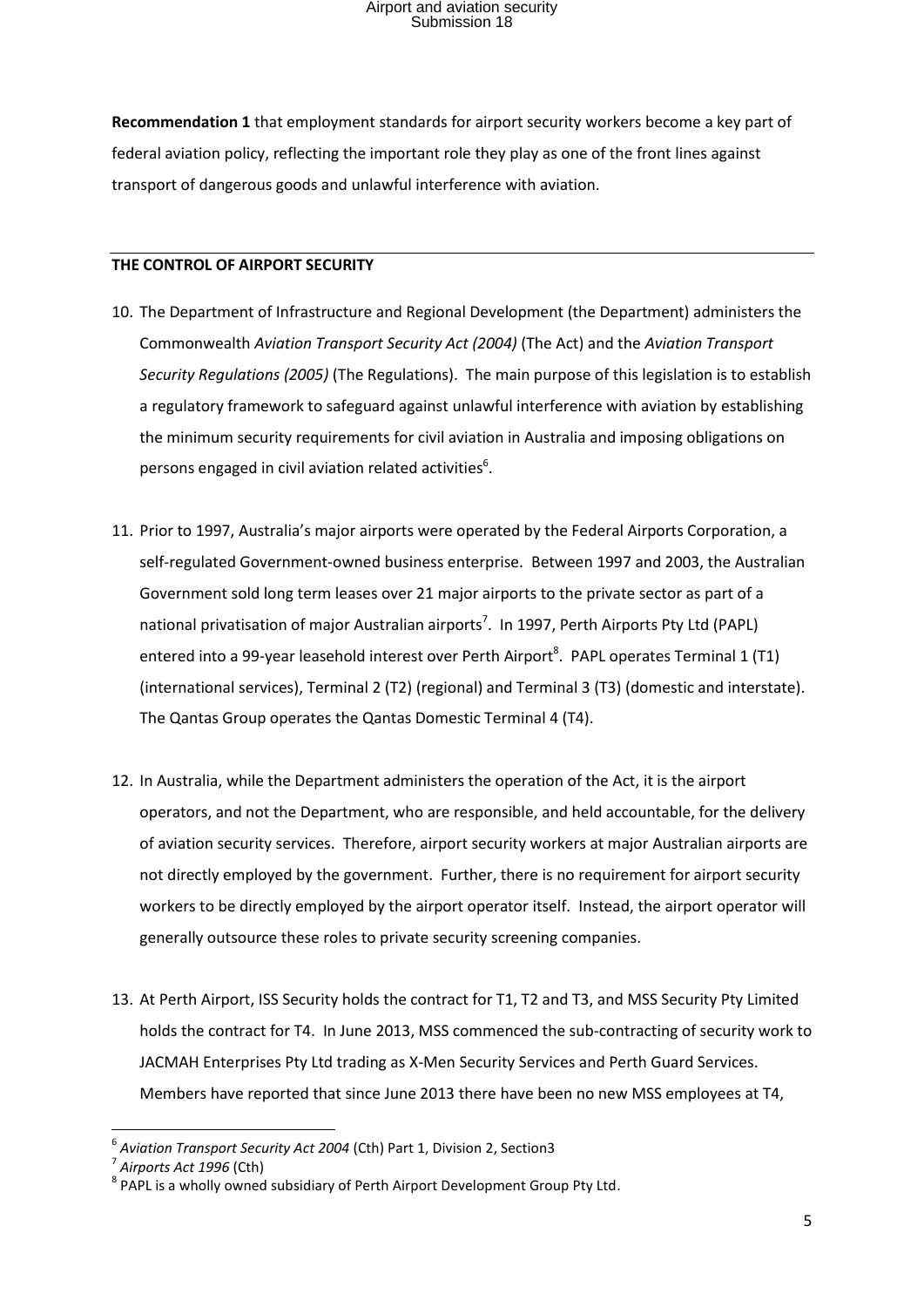despite losing at least 30 employees in the last 12 months. Instead, the use of sub-contractors has rapidly increased. Members report being advised by management that MSS will continue to engage sub-contractors instead of direct employees for the foreseeable future. We understand that at T4, sub-contractors make up anywhere between 25% to over 50% of the total workforce on any given shift. We are not aware of ISS using subcontractors at the Perth terminals.

- 14. In Victoria, ISS Security currently holds the contract for the international division of the Tullamarine Airport and MSS Security holds the contract for the domestic Qantas division of the airport. Within the last 12 months in Victoria, we have seen the beginnings of subcontracting within the domestic Qantas division. We understand that there may be approximately 30 subcontractor Guards from Opal Security and Phoenix Security engaged through MSS. In contrast, ISS Security do not use subcontractors and all employees are directly employed by ISS Security.
- 15. From an international perspective, the responsible entity for aviation security differs between jurisdictions. Countries such as Canada<sup>9</sup>, Spain<sup>10</sup> and Sweden<sup>11</sup> follow a centralised model whereby the appropriate government authority takes direct operational control of aviation security. Prior to September 11 2001, airport screening in the US was controlled by private security operators. After the events on September 11, airport screening was brought in-house with the *Aviation and Transport Security Act* requiring passenger and baggage screening to be completed by Federal employees $^{12}$ .
- 16. In contrast, some countries such France<sup>13</sup> and Greece<sup>14</sup> follow a decentralised model like Australia, whereby the government acts as a supervisor or regulator and the airport operators are responsible for, and in direct control, of security.
- 17. The events of September 11 highlighted the risks associated with privatisation and outsourcing of aviation security, with the dangers of poor quality and inconsistent screening practices becoming an international focus. Although in Australia the decentralised model has not led to a

 9 Air Administration of the Department of Transport

 $10$  Responsibility for screening is shared between AENA (government body), the Minister of Interior and the Spanish police force.

Airports are owned and operated by the Swedish Civil Aviation Authority, LFV.

<sup>12</sup> [http://www.businesstravelnews.com/More-News/Gov-t--Takes-Over-Airport-Screening-This-](http://www.businesstravelnews.com/More-News/Gov-t--Takes-Over-Airport-Screening-This-Weekend/?a=btn)[Weekend/?a=btn](http://www.businesstravelnews.com/More-News/Gov-t--Takes-Over-Airport-Screening-This-Weekend/?a=btn)

 $^{13}$  The two airports operated by Aeroports de France represent over 60% of departing traffic from France. <sup>14</sup> All screening activities at Athens International Airport have gradually been decentralised to private

operators.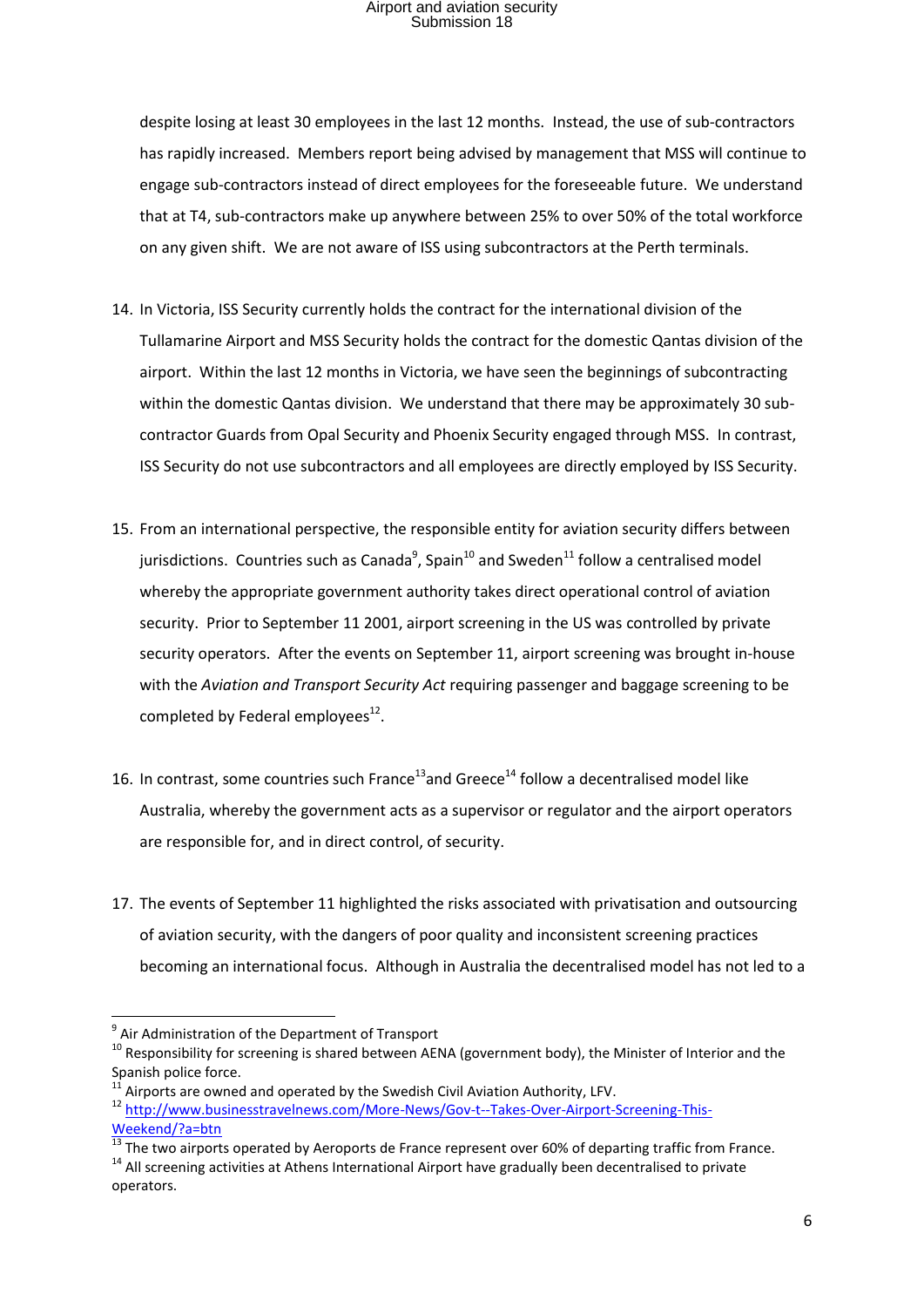major event, our members have voiced concern that the reduced accountability and control that is a direct result of contracting and sub-contracting, dramatically reduces the quality of the aviation security workforce as a whole. This in turn can generate unacceptable security risks that directly threatens the safety of those who work in airports and the Australian public.

18. Many of our members have reported being concerned by MSS' somewhat relaxed attitude to the quality and competency of the sub-contractors.

*"We are told by MSS that the sub-contractors are not their concern as they are out of their control, but they are working at our site, alongside us in an MSS uniform, if they make a mistake how can it not be MSS concern?"*

- Member 1, Long term airport security worker, directly contracted security company
- 19. This lack of accountability is further reinforced in the context of the monthly competency testing. Members are advised that they must detect at least 90% of fictional images of confiscated objects that pass through the x-ray. Members report that very few officers actually achieve this target, with many subcontractors barley achieving over 50% competency rate.

*"Anyone else who is deemed to be only 50% (or less) competent in their job would receive some sort of training or performance management. Why should it be any different in Airport Security?"* 

- Member 2, Long term airport security worker, directly contracted security company
- 20. Our members have reported that the subcontractors are not being provided with the same quality and standards of training that they themselves are subject to. Put simply, where professional and appropriately trained security officers are engaged, the public is safe. Where they are not, the public is unsafe.

*"We are professionally, highly trained security guards. We have been doing this work a long time, and our skill level is the absolute highest. We do training all the time and we get tested and assessed all the time. We have continuous training in screening, weapons detection, explosives detection and more. We have to consistently maintain the highest rate of detection accuracy. If you had an unqualified, unlicensed or inexperienced person doing this work, they would miss things and things would get through the system. Being directly*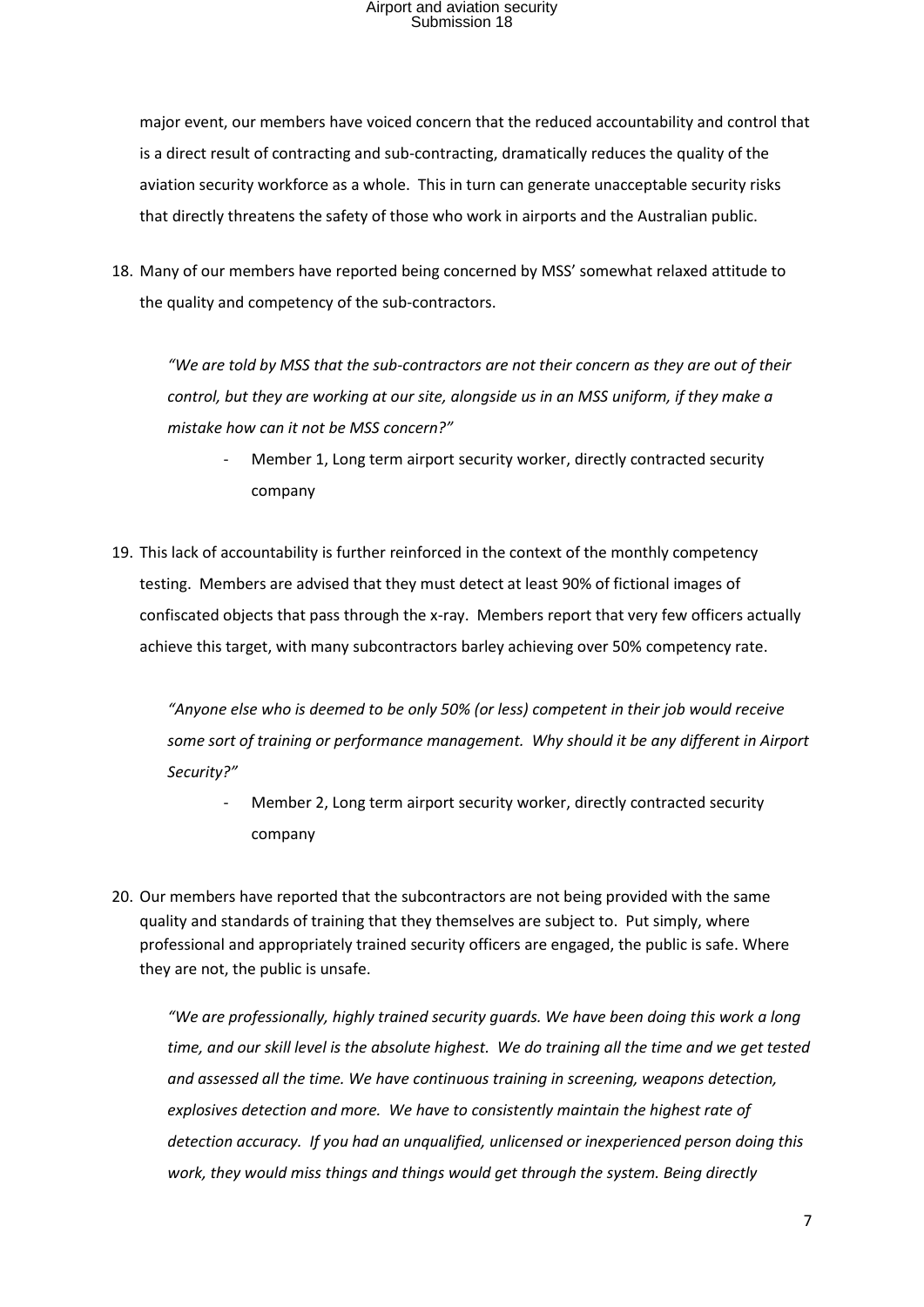*employed to our security company means getting through a high criteria. It is only the right professionally security guards who make it through that process. We know that if you don't meet that criteria - the company will not give you the job".* 

Member 3, Long term airport security worker, directly contracted security company

*"Training of sub-contractors has been made a lot easier than what I experienced. They are cleared of all elements in 42 hours, including the x-ray. Previous to this no one had been cleared in that time. After 40 hours of training you would then have to sit with an experienced officer 5-8 times a day for your 20 minute rotation on the x-ray screen. Then after 6-8 weeks you would be tested. I don't know how it has gotten so lax."*

- Member 1, Long term airport security worker, directly contracted security company
- 21. Our members have reported that the subcontractors are not subject to the same working conditions as the MSS employees. Lack of regulation in terms of the span of working hours for sub-contractors can lead to extreme fatigue which puts fellow workers and the Australia public at risk.

*"The longest shift I have worked is 12 hours and I normally have at least an 8 hour break between shifts. It's not the same for the sub-contractors. Some sub-contractors have done a 10.5 hour night shift, slept in their car and are back on shift less than 4 hours later, sometimes to do another 10.5 hour shift. Some have done crowd control at a night club and then come straight to start with us at 4am"*

Member 4, Long term airport security worker, directly contracted security company

*"The sub-contractors work much longer hours, sometimes even as much as a 17.5 hour shift. Sometimes they come straight to the airport from working at other sites like nightclubs and bars and will work three consecutive shifts with short breaks in between. People often spend the break between shifts asleep in their car. One person was so fatigued he was falling asleep at his post".* 

Member 1, Long term airport security worker, directly contracted security company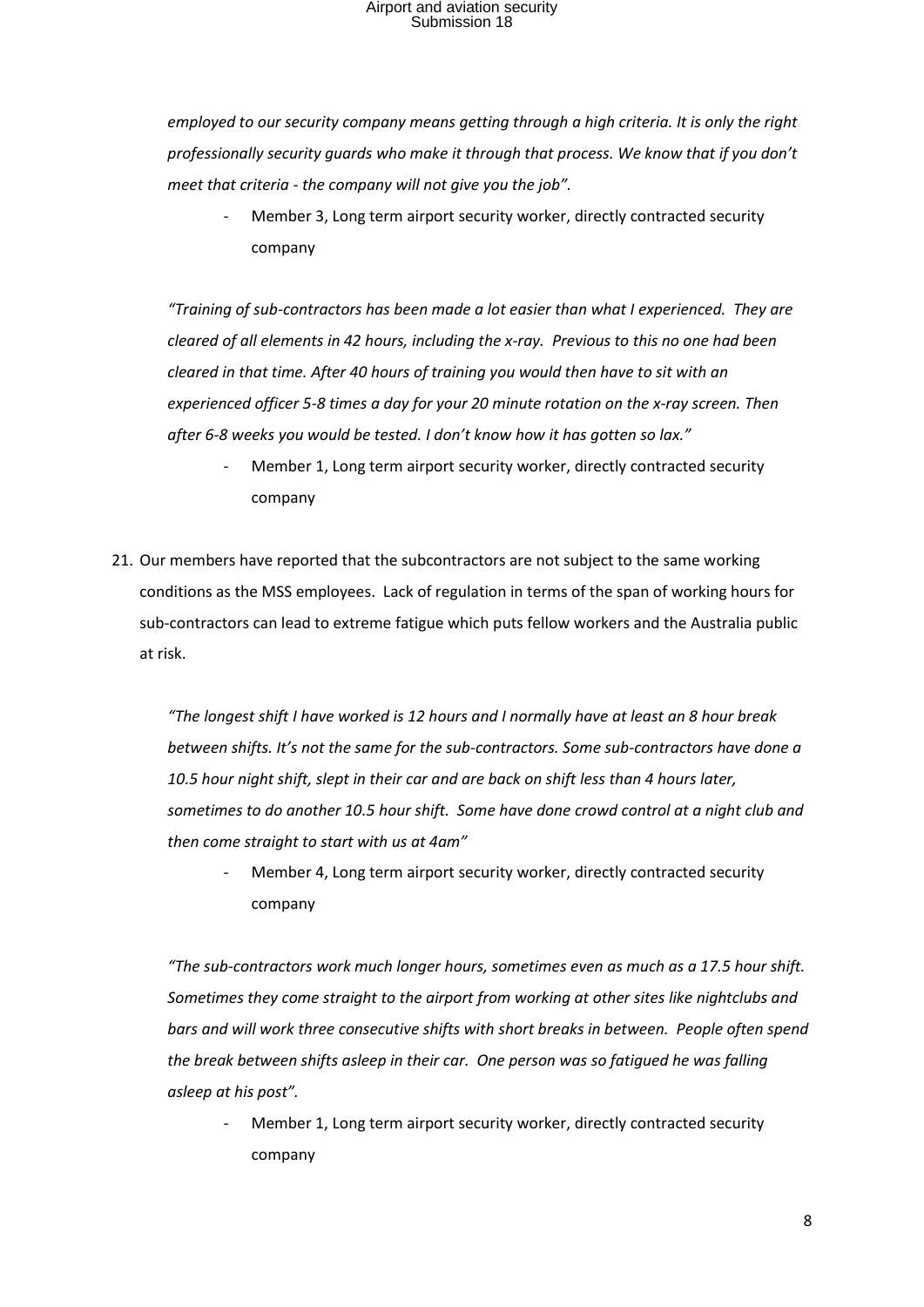22. Our members know that professionally trained and licensed security officers are able to ensure the highest standard of safety and keep the public safe. Where someone is not sufficiently trained, or is not provided with ongoing training, mistakes can be made which can put fellow workers and the Australia public at risk.

*"A sub-contractor noticed a pair of scissors on the x-ray screen so I pulled the bag. When I opened the bag I found an angle grinder with blades and batteries. It had to be at least a foot and a half long. The subcontractor hadn't even noticed it on the x-ray screen. When I notified the senior they replied 'lucky you were working the off-loader' and nothing came from it"* 

Member 1, Long term airport security worker, directly contracted security company

*"Previous to the subcontractors if you missed a confiscated item you would be directly supervised for 1-2 weeks and then retested. A subcontractor missed a pocket knife in a passenger's hand luggage and was only sat with for the rest of the day. They were never retested"*

- Member 2, Long term airport security worker, directly contracted security company
- *23.* Achieving the highest standards of aviation safety requires consistency. The decentralised model of security control and the increasing use of sub-contractors in this field has led to inconsistent security practices. This inconsistency exists between contractors and subcontractors at the same airport as well as between airports across Australia. Our members report that inconsistent security practices not only leads to mistakes being made, but can result in increased passenger frustration and aggression, which can already be quite high, particularly in busy periods.

*"It's quite common for us to be verbally abused by passengers when we pull them up on something we deem to be a security risk but that hasn't been detected at a different airport. The security staff are frequently told 'I got that through Melbourne' or 'Sydney didn't pick that up', there is extreme pressure on the security staff and the passengers get frustrated by the long queues when bags have to be physically checked"* 

Member 2, Long term airport security worker, directly contracted security company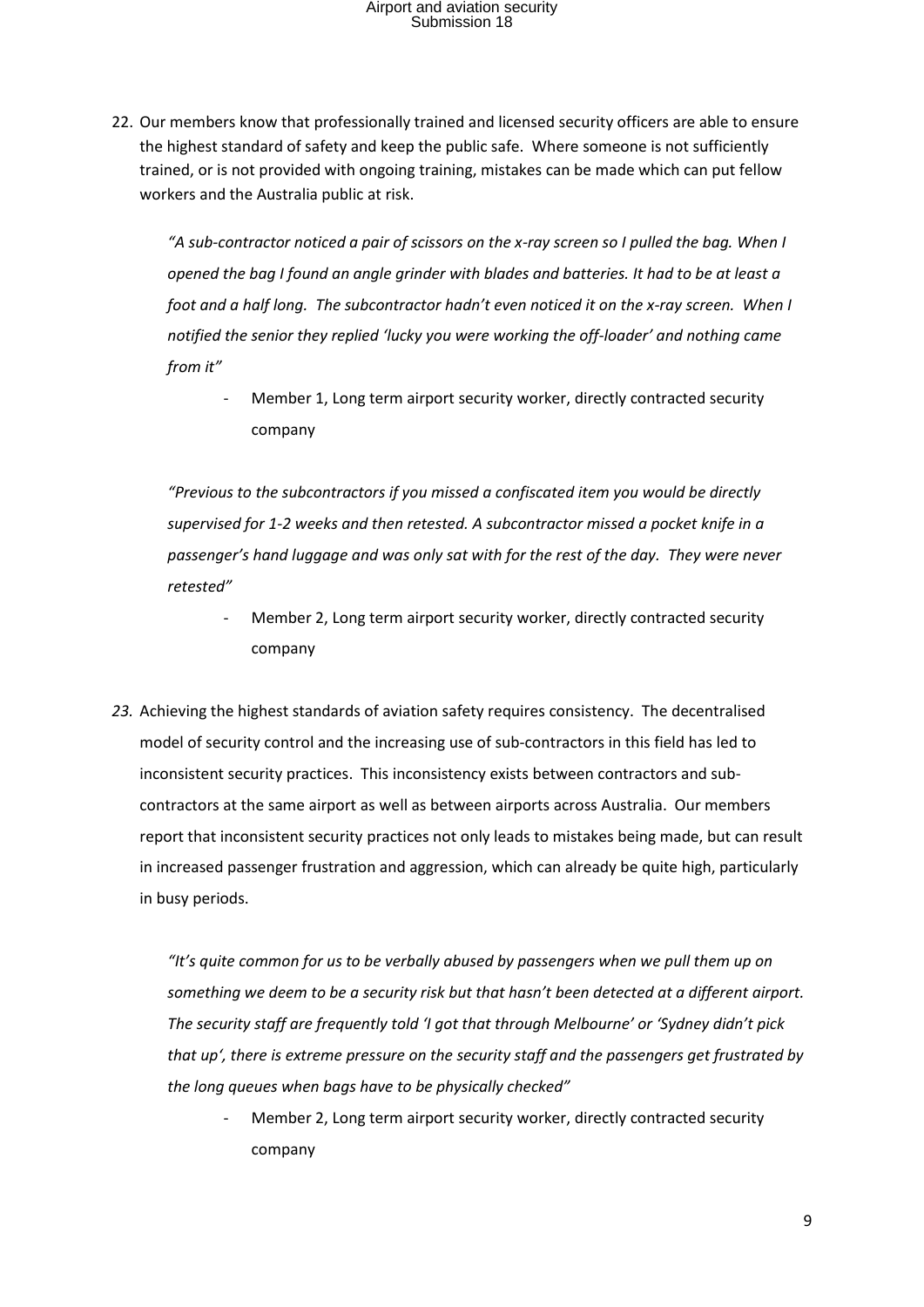**Recommendation 2** that the Commonwealth Government assumes the control of aviation security for all Australian airports and is held accountable for the consistent delivery of the highest standard of aviation safety and security through directly employing professionally trained and qualified airport security workers.

**Recommendation 3** that further regulatory amendments are implemented to strengthen the existing minimum standards of training, in particular on-going training requirements, for all airport security workers.

**Recommendation 4** that if outsourcing, and particularly sub-contracting, continues to be permitted in Australian aviation security, contractors and sub-contractors must be held to the same high quality and high standards of training, qualifications, working conditions and security clearance requirements.

#### **THE ASIC CARD**

**.** 

- 24. The Aviation Security Identification Card (ASIC) aims to ensure only those people who have undergone a background check are permitted to be in secured areas of the airport without supervision. The card itself does not automatically give the holder unfettered right of entry to a facility within an aviation security zone. Rather, it simply represents that an individual has passed certain background checks. ASIC cards are valid for up to 2 years.
- 25. An application for an ASIC card is made through an issuing body. There are 46 different issuing bodies listed on the Departments webpage to which these applications can be made<sup>15</sup>. AusCheck, which is a unit of the Attorney Generals Department, is responsible for coordinating the background checks of AISC applicants on behalf of the issuing body. As part of the application process the individual is subject to a federal criminal record check through CrimTrac, a security assessment by ASIO and, if required, an unlawful non-citizen check through the Department of Immigration and Citizenship.
- 26. Visitor Identification Cards (VICs) are issued to temporary visitors to secured areas of the airport who have a valid reason for entering the area. People who hold VICs must be under direct

<sup>&</sup>lt;sup>15</sup> [http://www.infrastructure.gov.au/transport/security/aviation/asi/asic\\_issuing\\_bodies.aspx](http://www.infrastructure.gov.au/transport/security/aviation/asi/asic_issuing_bodies.aspx) note: some of the issuing bodies have restrictions on who they can accept applications from.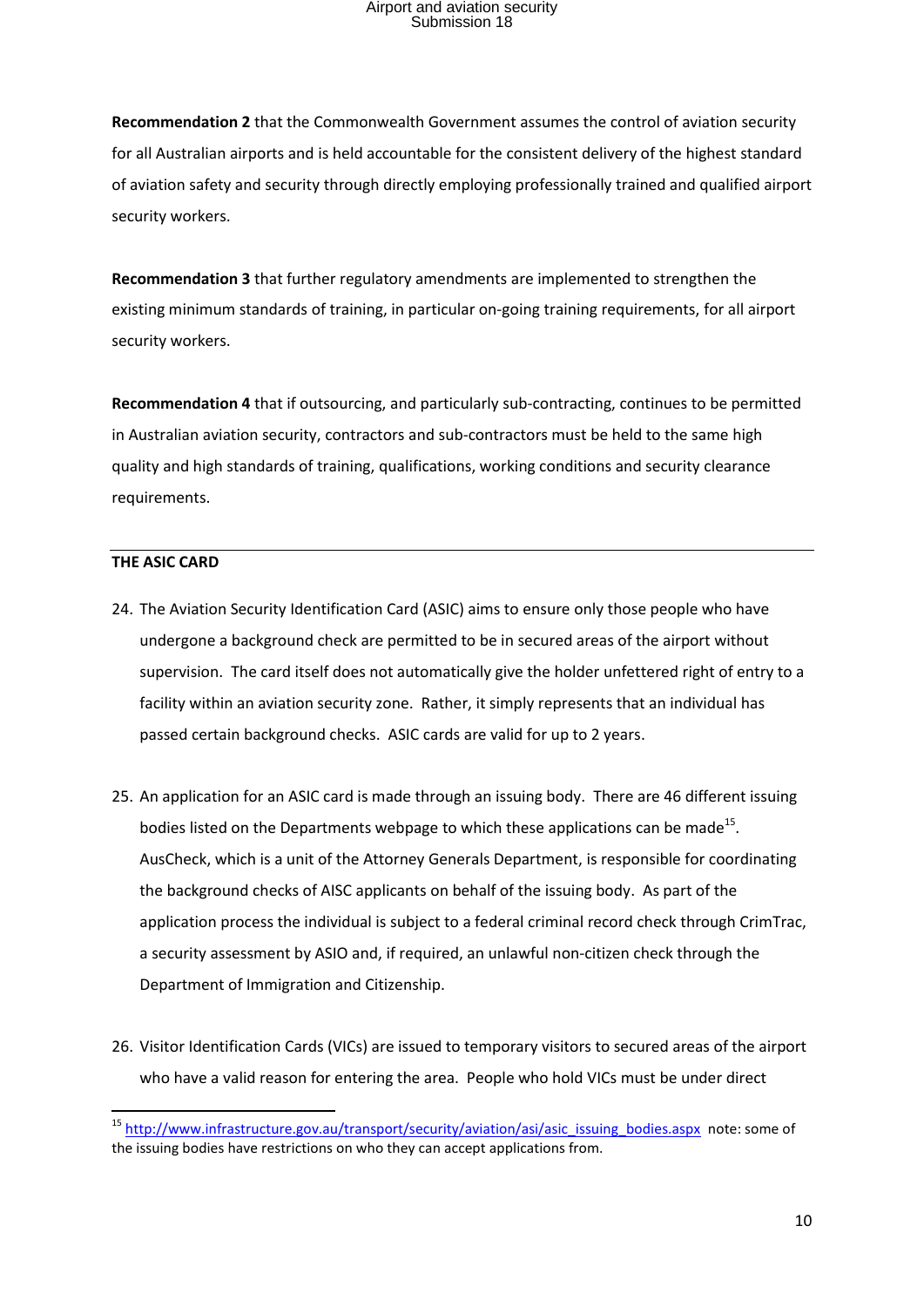supervision by someone who holds an ASIC card at all times. A VIC is limited to a maximum of 28 days within a 12 month period at each airport. To apply for a VIC a person only needs to supply proof of their identity, a declaration stating they have not been refused an ASIC, had an ASIC cancelled or one that is currently suspended and a declaration that they have not been issued a VIC in breach of the 28 day rule.

27. Despite the enhancements to ASIC and VIC regulations as a result of the Commonwealth Government's *National Aviation Policy White Paper* (2009), our members are still concerned that the use of a VIC in place of an ASIC still represents a significant security risk. The processing time for an ASIC has resulted in a practice whereby some companies rely on VICs for a significant proportion of their workforce. Our members have reported that they are aware of subcontractors being issued VICs for an extended period of time in place of an ASIC card.

*"Originally you were only allowed to work on the x-ray screen if you were in possession of an ASIC card. Now sub-contractors, who have been ASIC cleared, but who have not yet been issued with an ASIC and who are only in possession of a VIC card are allowed to work on the screen".*

- Member 1, Long term airport security worker, directly contracted security company
- 28. Members have also voiced concerns regarding the presence of expired VICs among some subcontractors.

*"A subcontractor was on the floor during my duties. I noticed that his visitors pass was two days expired. I informed my senior officer. If a police officer had noticed this MSS could have been fined"*

Member 2, Long term airport security worker, directly contracted security company

*"I have noticed 3 out of date VICs in just the last 2 months, and one was for a sub-contractor who was working the x-ray screen".* 

Member 1, Long term airport security worker, directly contracted security company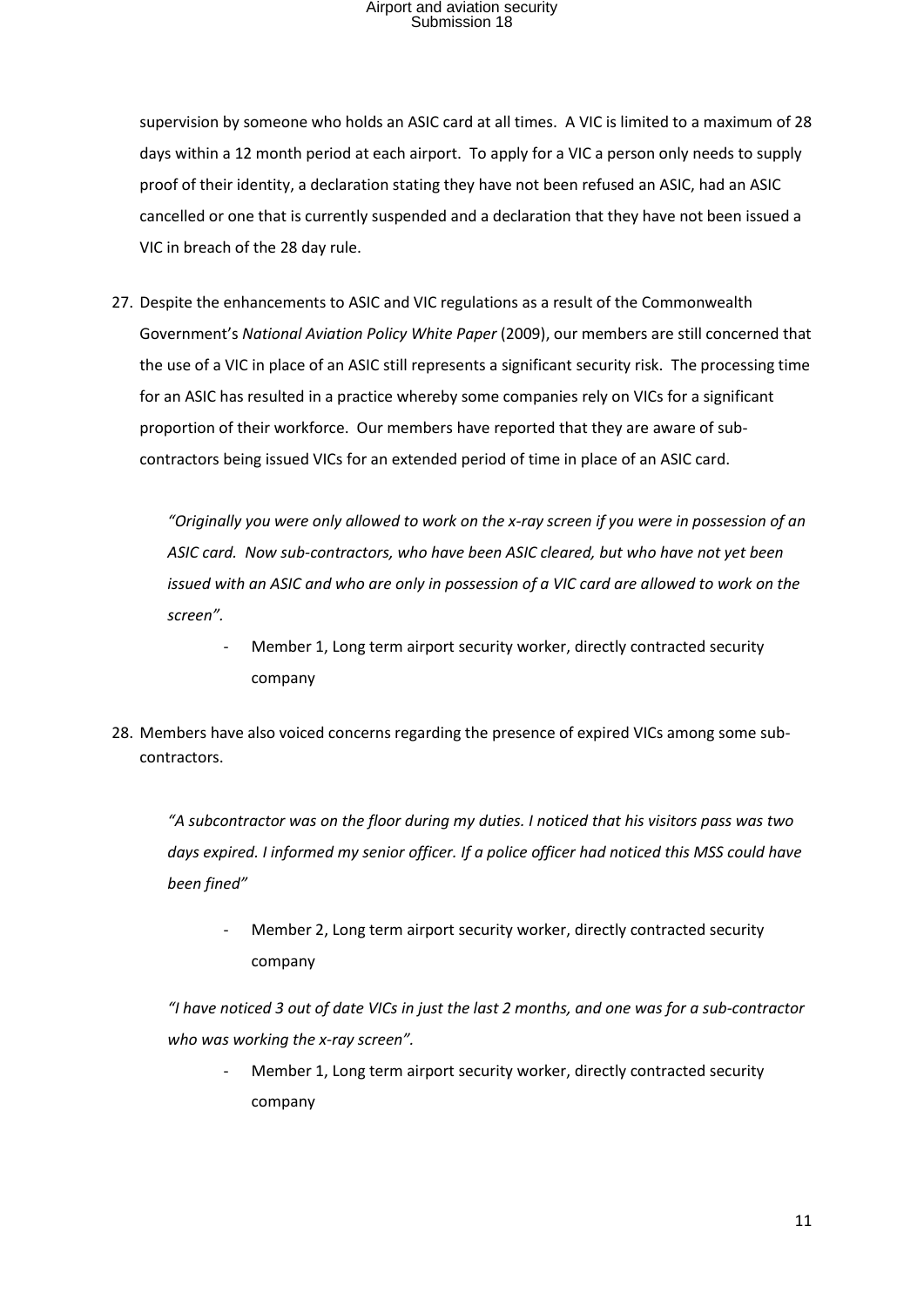29. We acknowledge that there may be a delay in applying for an ASIC and having the card issued. However, given that airport security officers are directly responsible for upholding the safety of Australian airports and given the fairly low requirements for receiving a VIC, our members believe that only those people who have been successfully screened and issued with their ASIC should be permitted to work in an airport security role.

**Recommendation 5** that further regulatory amendments are implemented to ensure that all persons who work in a security role at the airport must at all times have in their possession a valid Aviation Security Identification Card. The use of a Visitor Identification Card in the place of an Aviation Security Identification Card for airport security workers should never be permitted.

#### **OTHER SECURITY RELATED MATTERS**

30. Members have also reported concerns about the lack of sufficient security practices for people who pass through the baggage handler doors at airports. Members report that security officer stationed at the door is only permitted to confirm that a person passing through the door has a valid ASIC or VIC. These people are exempt from any sort of body or baggage screening.

*"You have staff accessing a secured area and they could have anything strapped to their bodies, or in their pockets. Cleaners go through with full rubbish bins, delivery trolleys go through. We are allowed to look in the bags but not to touch them."* 

> Member 2, Long term airport security worker, directly contracted security company

**Recommendation 6** that all persons who access an airport secured zone must have their baggage xrayed and must be subject to a walk through metal detector in recognition of the potential security risk to the Australia public of permitting unscreened persons in secured areas.

31. Members have also reported concerns with security practices relating to oversize and fragile baggage. Passenger baggage that are marked oversized or fragile, such as sporting or photography equipment, are subject to explosive trace testing only and do not undergo any xray detection. Some of our members do not believe this is a sufficient practice and poses a significant security risk.